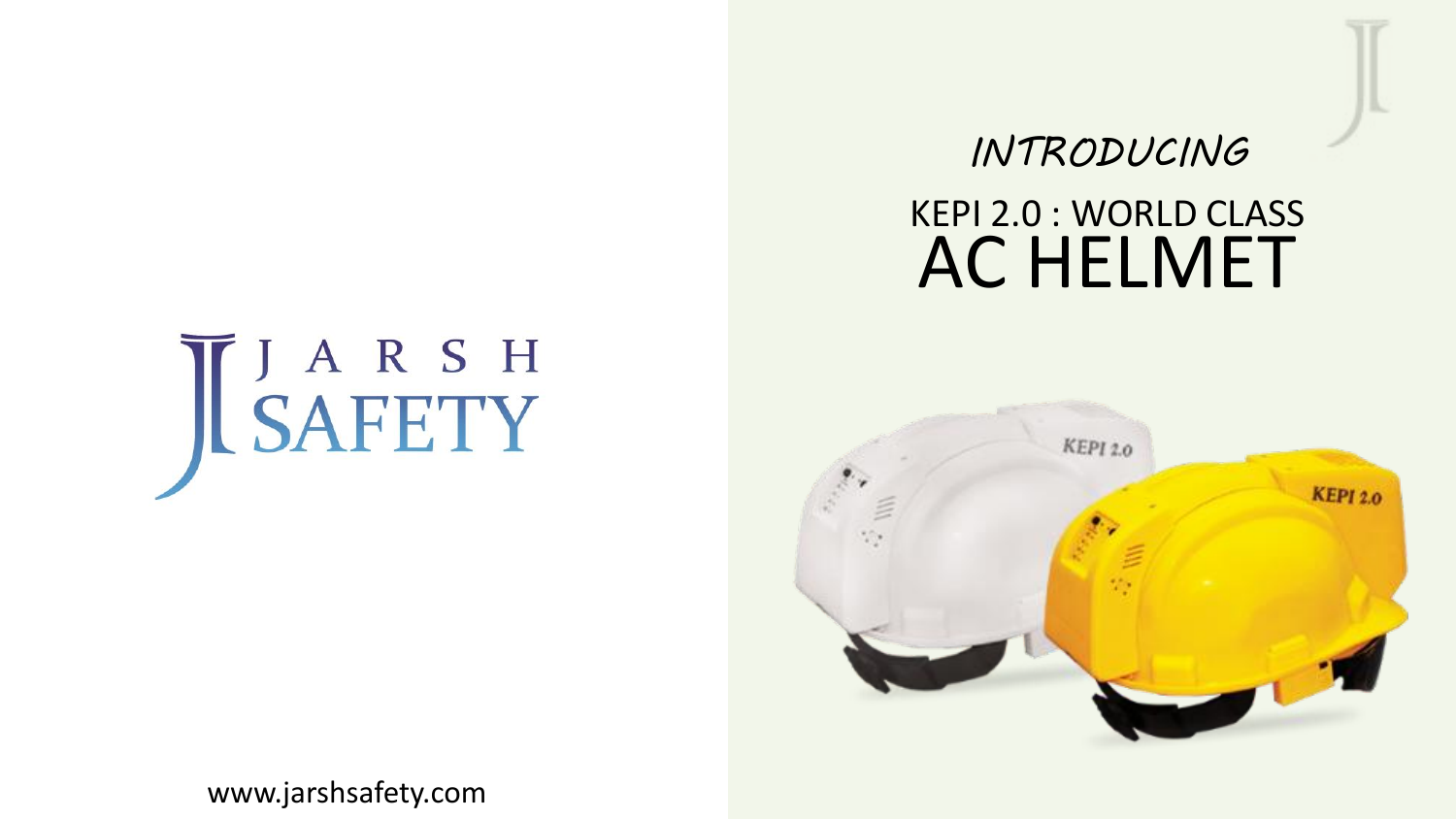# PROBLEM

#### Productivity on UAE construction sites could drop by up to 62% during summer months due to Heat Stress

 $f \vee$  in  $\triangleright$ **AMEinfo Staff** O May 07, 2014

## Rising temperatures put outdoor workers' lives at risk

► Outdoor employees will likely slow their pace, take longer breaks and shift their work to cooler dusk and dawn hours, according to the report.



#### **HIGH TEMPERATURES LEAD TO**

• THERMAL EXHAUSTION

#### •HIGHER STRESS

•LESSER PRODUCTIVITY

Source : [The Quint](https://www.thequint.com/news/environment/productivity-loss-due-to-extreme-heat-to-cost-india-billions)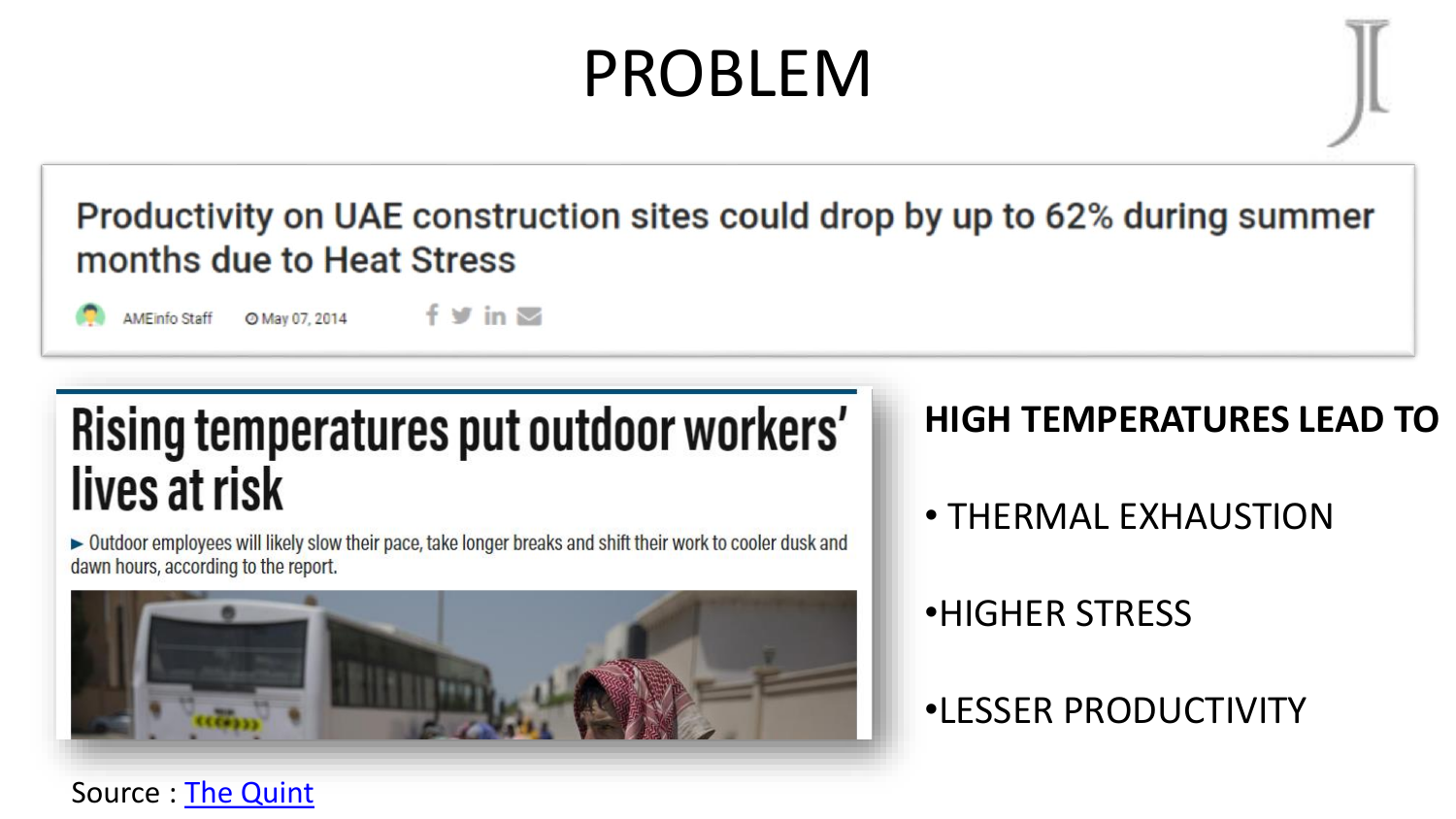## SOLUTION

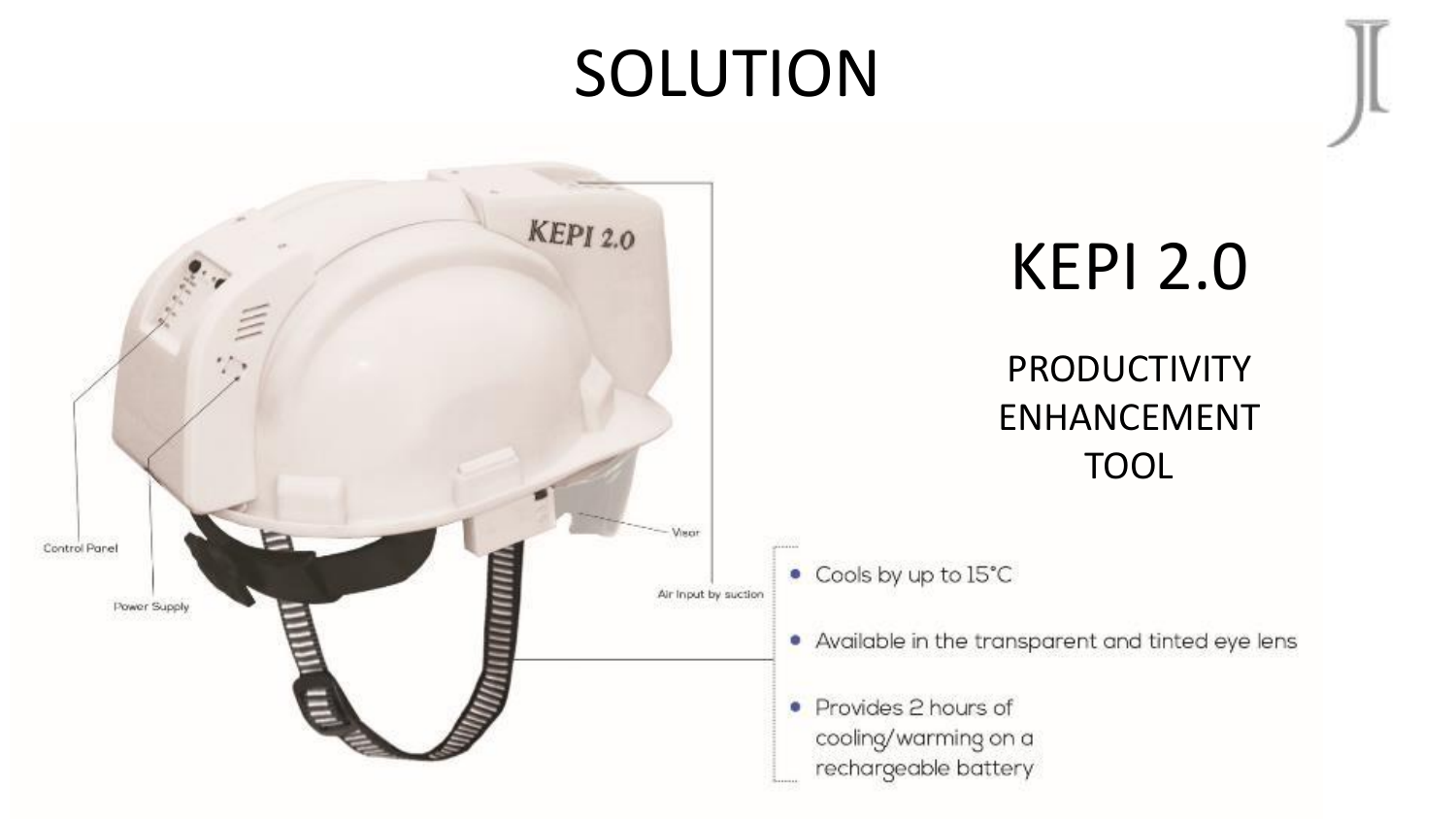#### $KEPI 2.0$ THE AIR-CONDITIONED HEADGEAR

#### **OUR FLAGSHIP PRODUCT**



40% heat in 10% surface area (above neck)

60% heat in 90% surface area (below neck)

EXTREME TEMPERATURES CAUSE FATIGUE.STRESS, STROKES AND LOSS

HUMAN **PERFORMANCE** UNLEASHES ITS **BEST IN THE** TEMPERATURE RANGE OF  $22^{\circ}$ C - 26°C



3 FOLD PROTECTION **°THERMAL** PROTECTION "EYE PROTECTION "IMPACT PROTECTION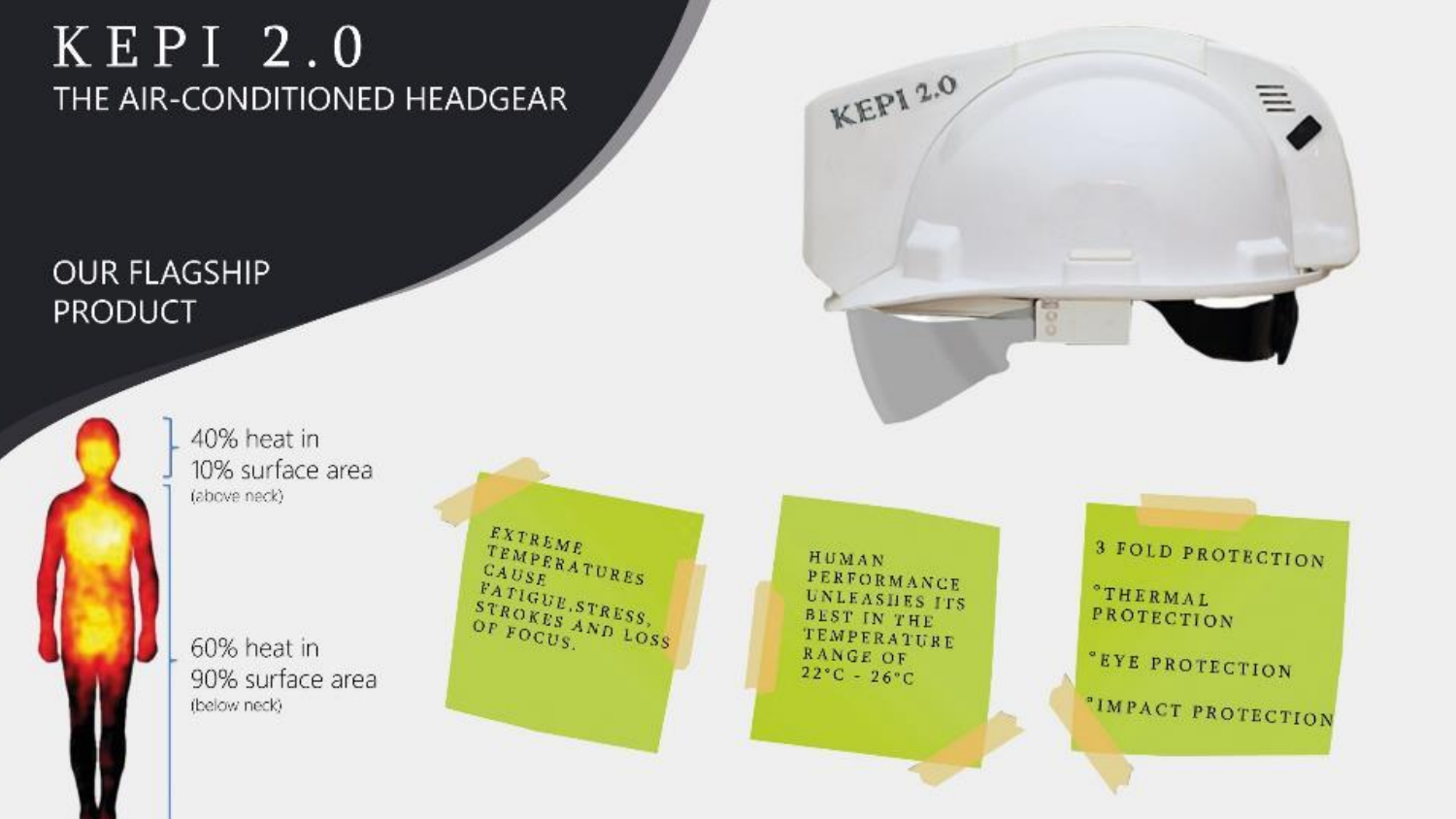#### **Projected Savings/Year/100 Employees**



TEMPERATURE(°C)

- 1 Temperature drop of 10C is considered. Actual drop in temperature is 15C.
- 2 Average Running cost is \$10/year/Kepi 2.0. Calculation is done at \$20/year/Kepi 2.0
- 3 Average Life Expectancy is 3 years/Kepi 2.0. Calculation is done at 1 year/Kepi 2.0
- 4 Cost of the Helmet is at MRP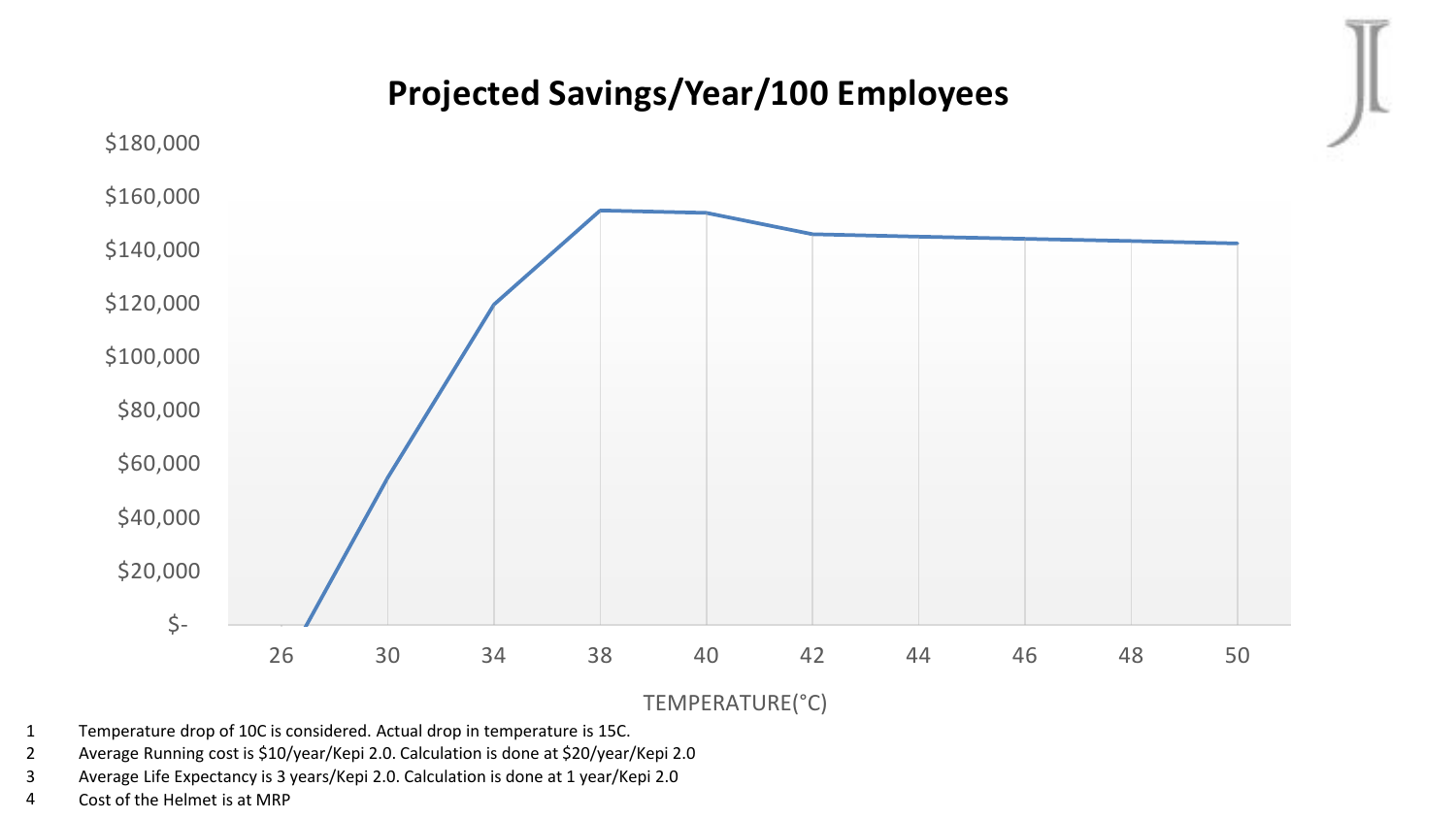## Our Value Proposition

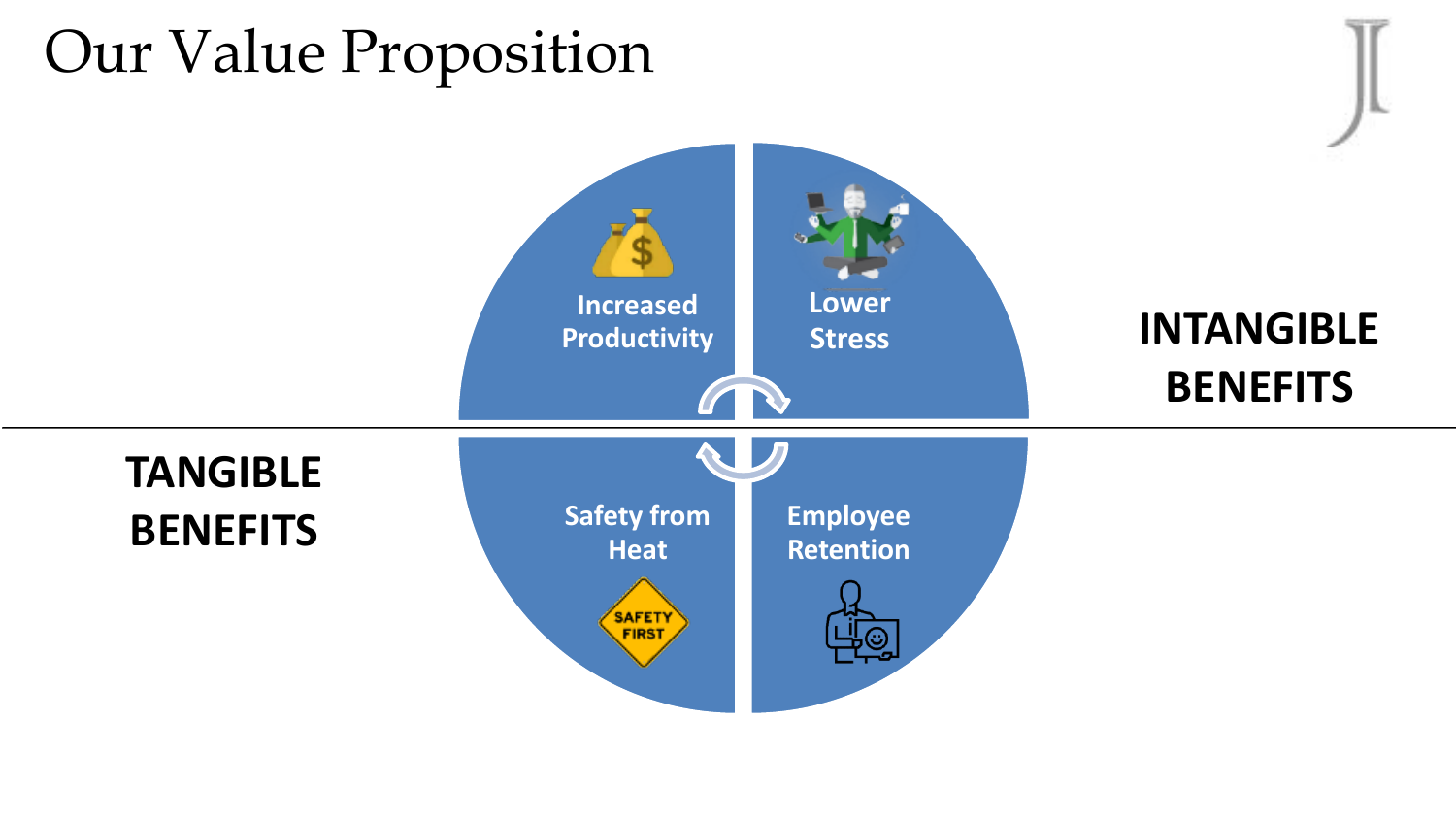

## **MODEL - E**

Model - E is designed sleek and stylish with an in-built li-ion and rechargeable battery providing the user with 2 hours of comfortable cooling/warming experience.

**PRICE** : Rs. 9,900/- **Life :** 2 Years **Guarantee** : 1 Year **Extended Warranty** : 2000/-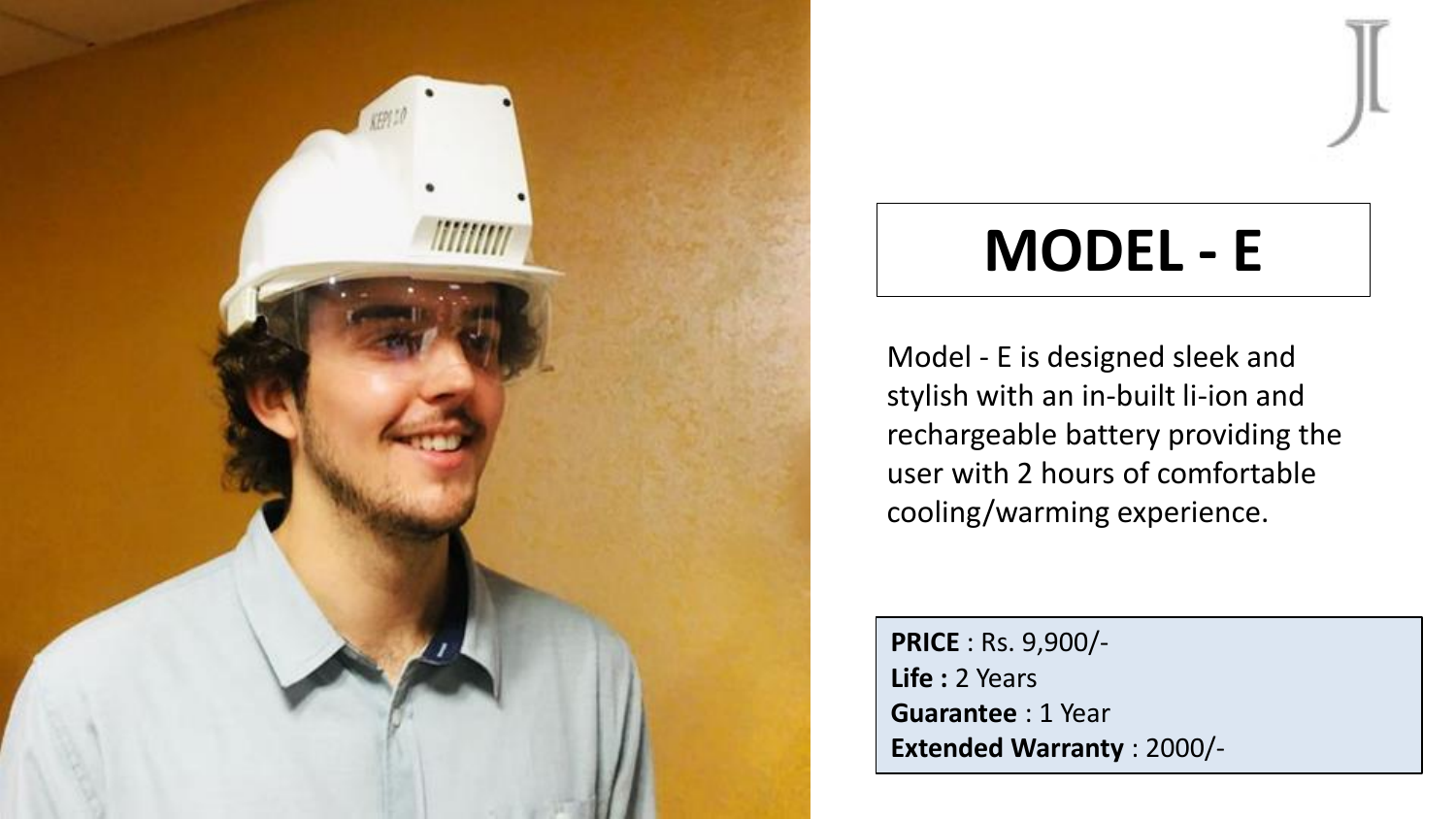

## **MODEL - S**

Model - S is specially designed for the industrial workforce who are exposed to extreme temperatures A lightweight rechargeable battery is mounted on the waist which powers the helmet for an entire shift of 8 hours, keeping the user comfortable and productive

**PRICE** : Rs. 10,200/- **Life :** 2 Years **Guarantee** : 1 Year **Extended Warranty** : 3000/-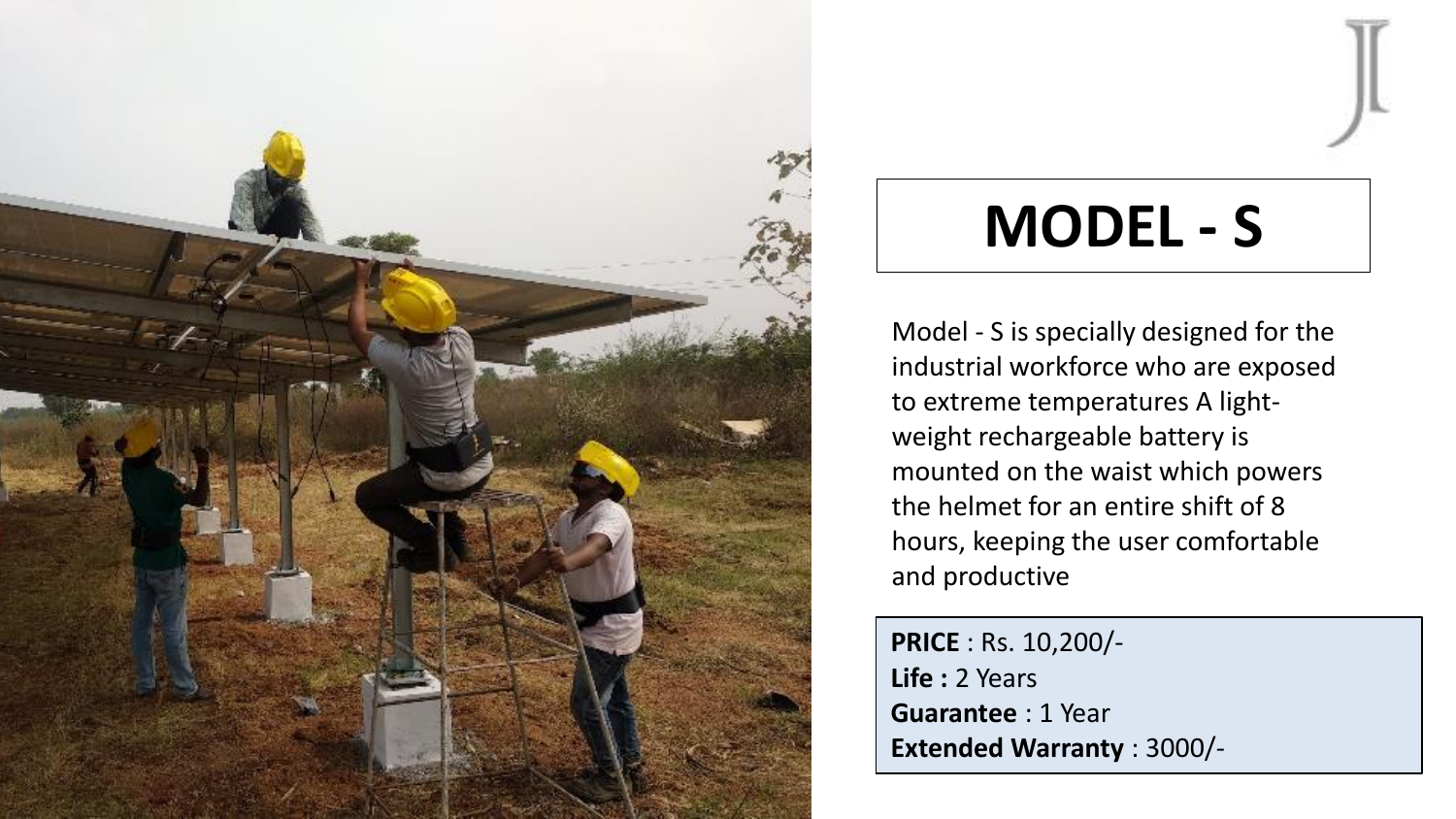

## **MODEL -C**

A Lightweight Model For Heavy Machinery Operators

A Connector is used to connect the helmet to the machinery and the helmet is powered by

**PRICE** : Rs. 6,000/- **Life : 4** Years **Guarantee** : 1 Year **Extended Warranty** : 1500/-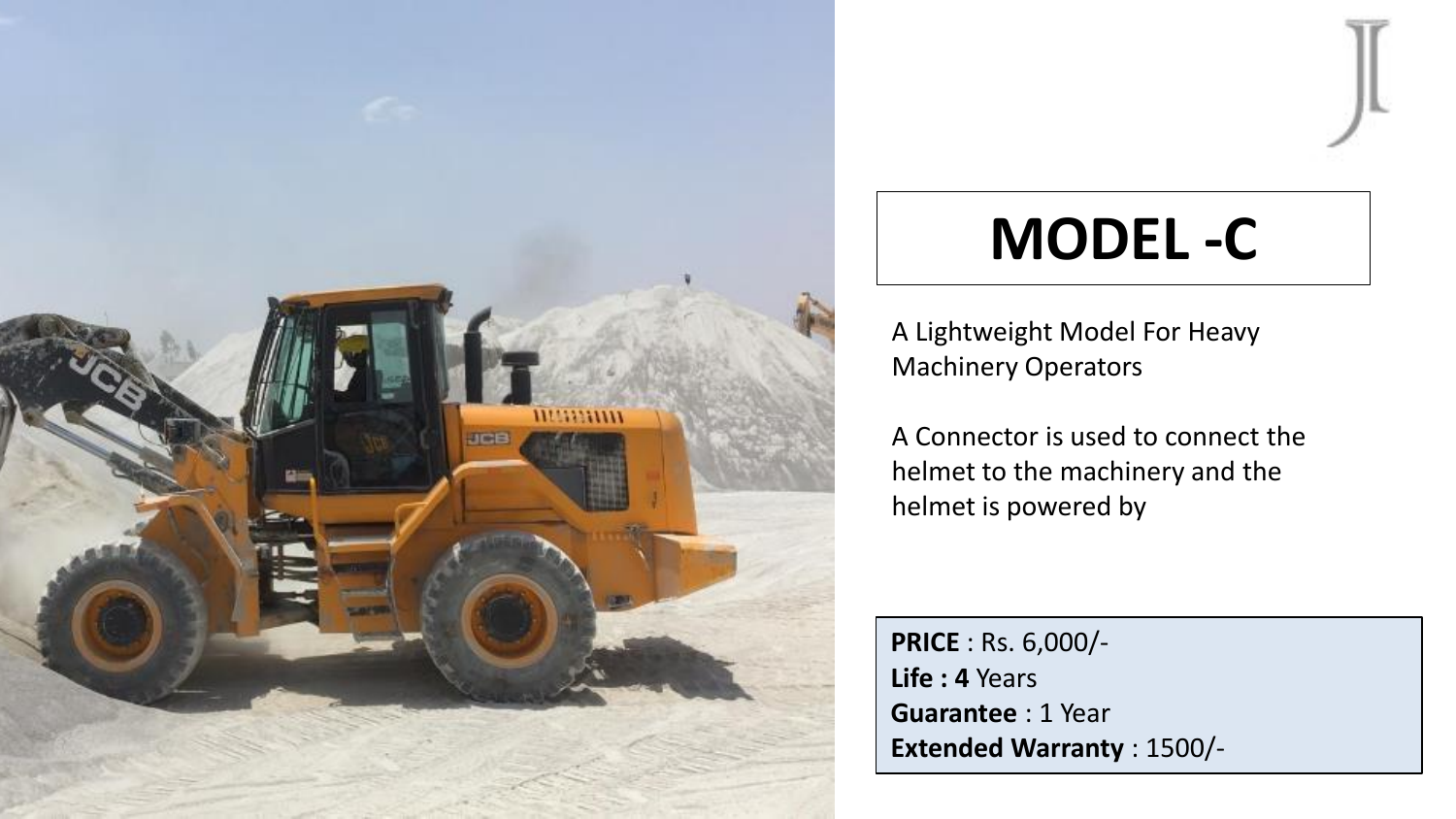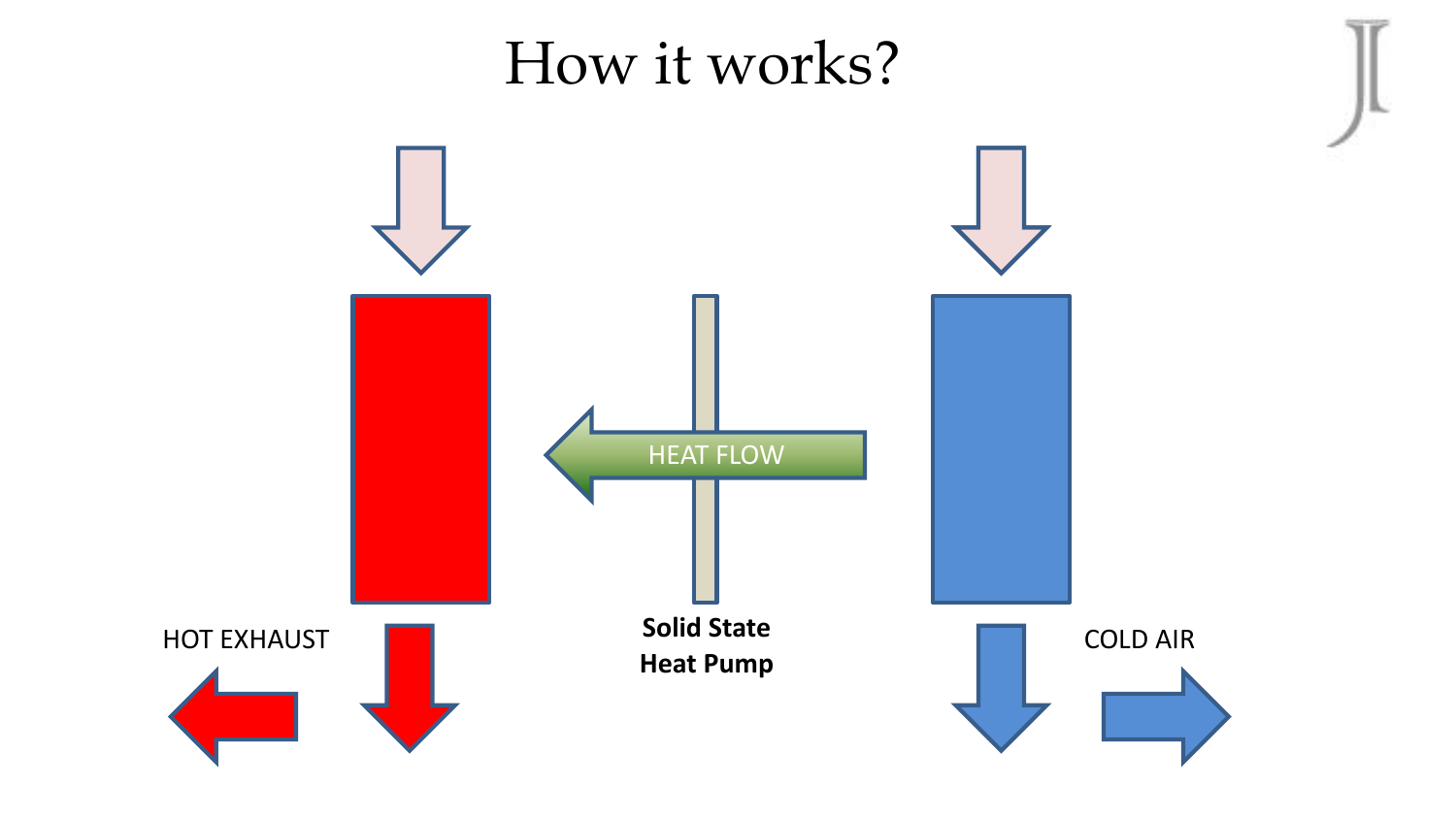## Awards Winning Innovation





(TCS)





Gold Medal Gold Medal (XLR8 AP)

National Winner (GITR)



Gold Medal (ISTE)



Winner (CII)



Silver Medal (IIA Fair)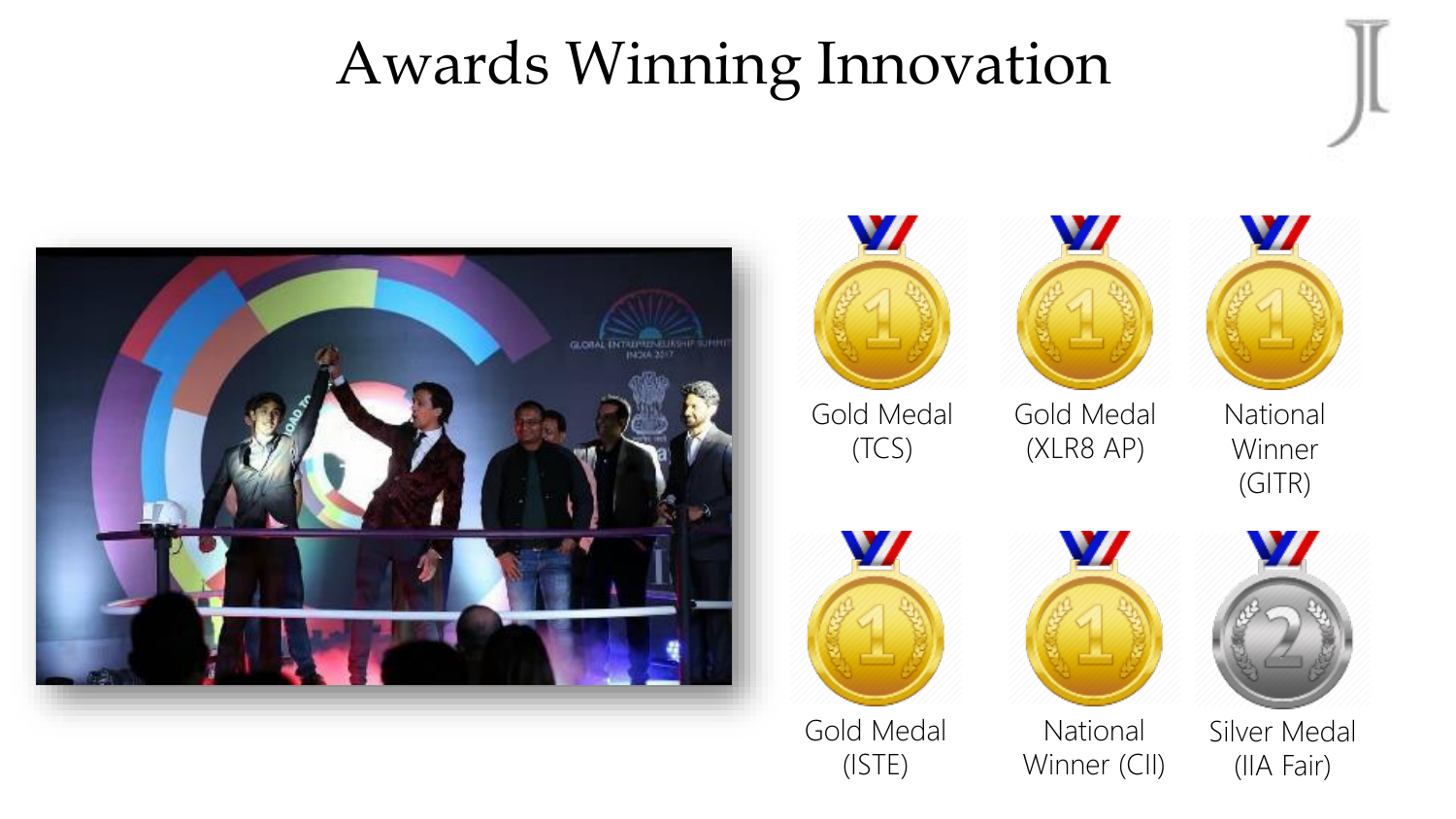## **The Team**



Mr. Kausthub Y CEO - Runs Vision and **Business Growth** 



#### Mr. Kapil Kanuri

Director - Advisor on **Business Strategy** 



**Mr. Sreekanth K** CTO - Runs R&D and Product Evolution



**Mr. Anand Kumar** VP Production-Runs Production and **Quality Assurance** 



Mr. Krishna Mohan Financial Advisor - Advises the team of cash flow and financial stability



Dr. D.N.Rao Chief Mentor - Mentors the team and guides on product evolution